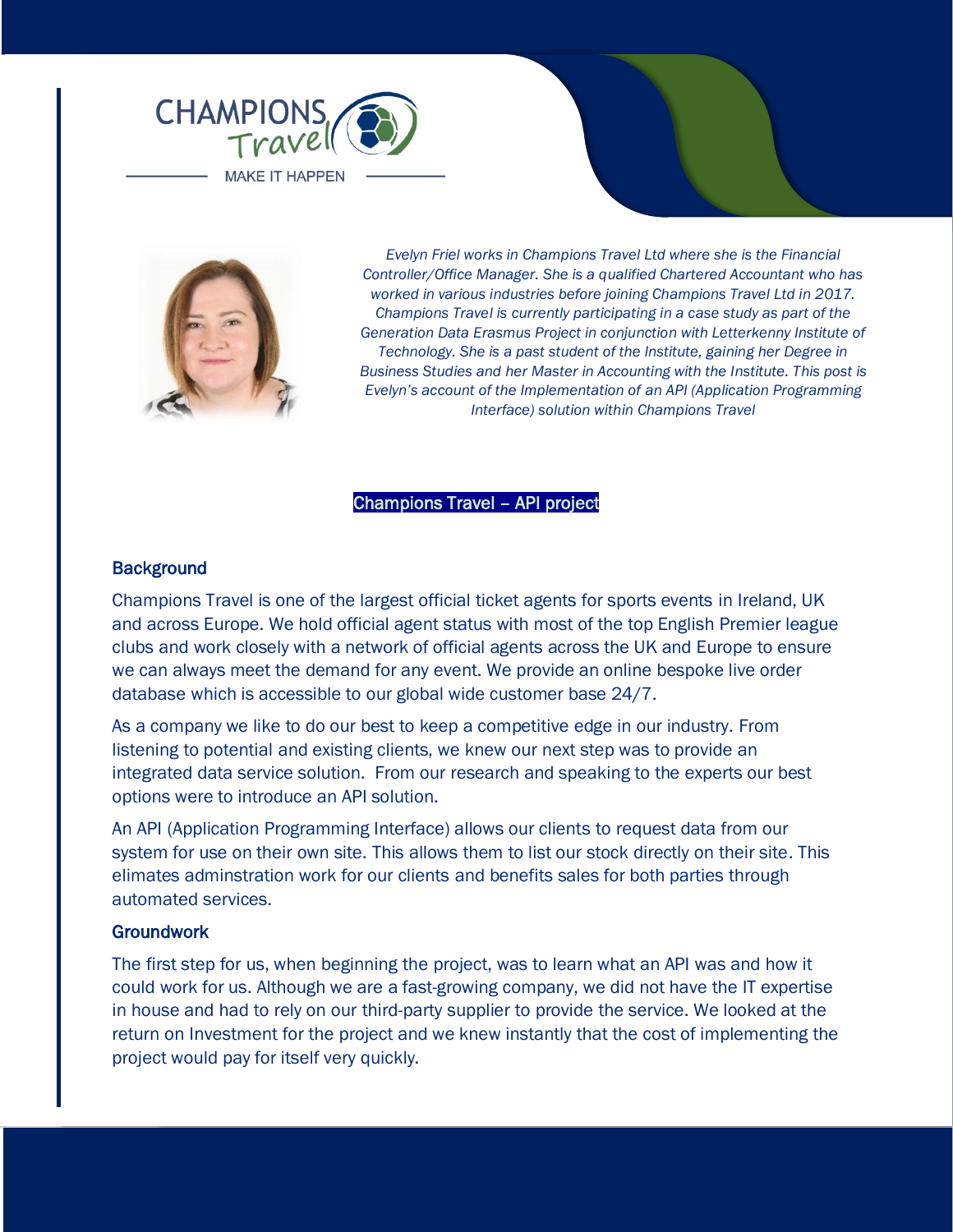# Champions Travel API Solution



# Building the API

The API was unique to us and had to work with our bespoke database. This work was very much out of our hands and we had to rely on the work of the third-party supplier. We as a team ensured that we kept on track of the progress and were keeping in line with our project timelines.

As with most IT projects, timeline delays are normal and we were no different when it came to this project. The roll out to customers was delayed a few months.

### Testing out the API

Once we were ready to roll out, we used our own e-commerce website to test the viability of the API. This allowed us to test and iron out any bugs within the API and to make any changes we felt it needed before we went live with our customers.

It was at this stage we learned that for successful implementation and smooth integration of an API our customers would also require access to IT expertise with programming skills. We knew this was not an issue for our bigger clients as they were already aware of this and had the resources in place.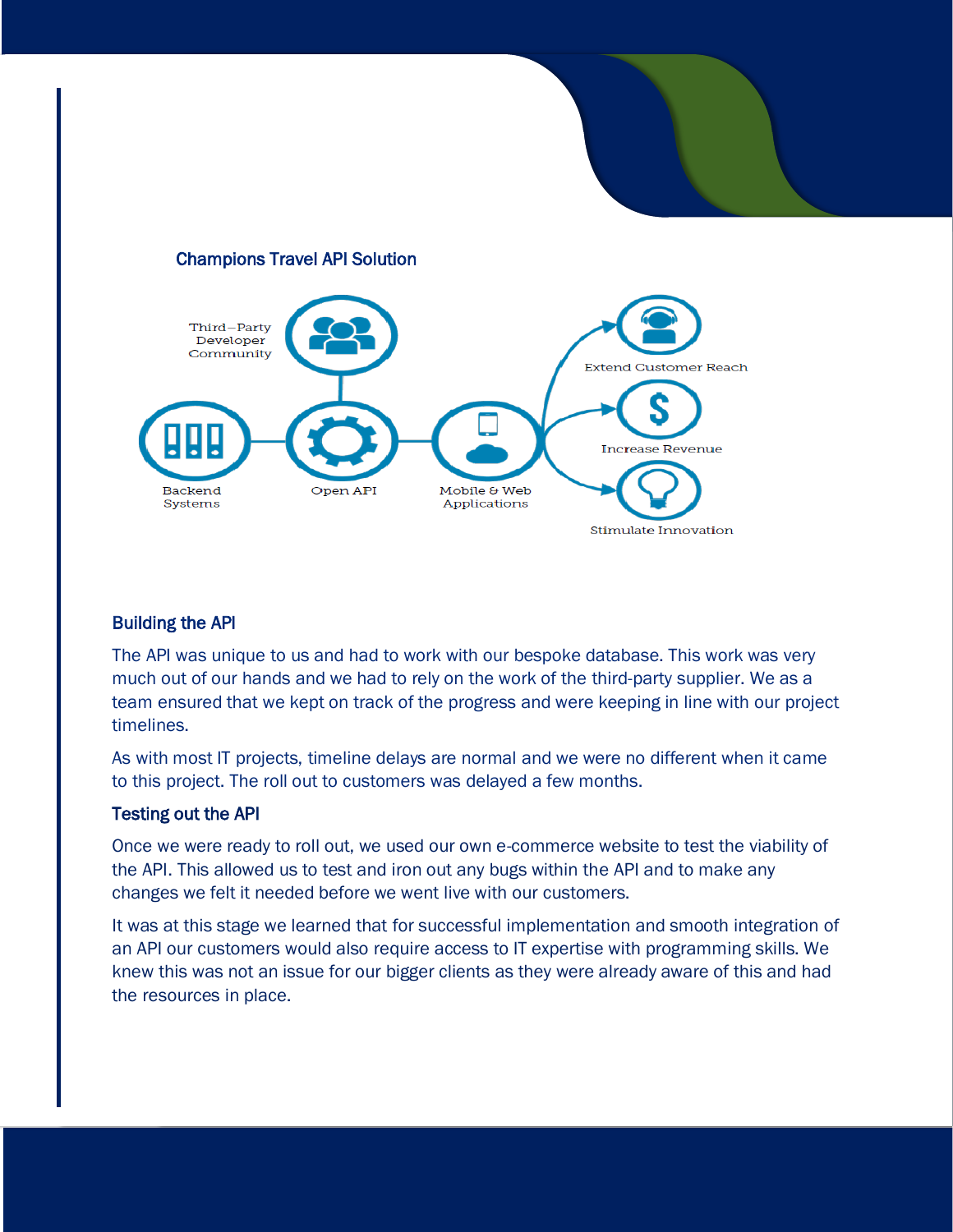However, our smaller customers needed another solution. We went back to the drawing board at this stage and found a second solution that we could introduce; this is now our white label solution. This solution uses iframe technology, which allows our clients to integrate with our site in the same way they would a payment gateway.

hampions Travel are delighted to announce that we are now able to offer a new White Label Service for all our trade partners. This service will allow trade customers to easily integrate their existing website with the Champions Travel system, using Iframe technology, similar to that used by payment gateways.





### Rolling out our API

Once we were ready to go live, we ensured we had customer service resources in place with our third-party supplier to provide customers with the knowledge and help they needed to allow a smooth integration with our site.